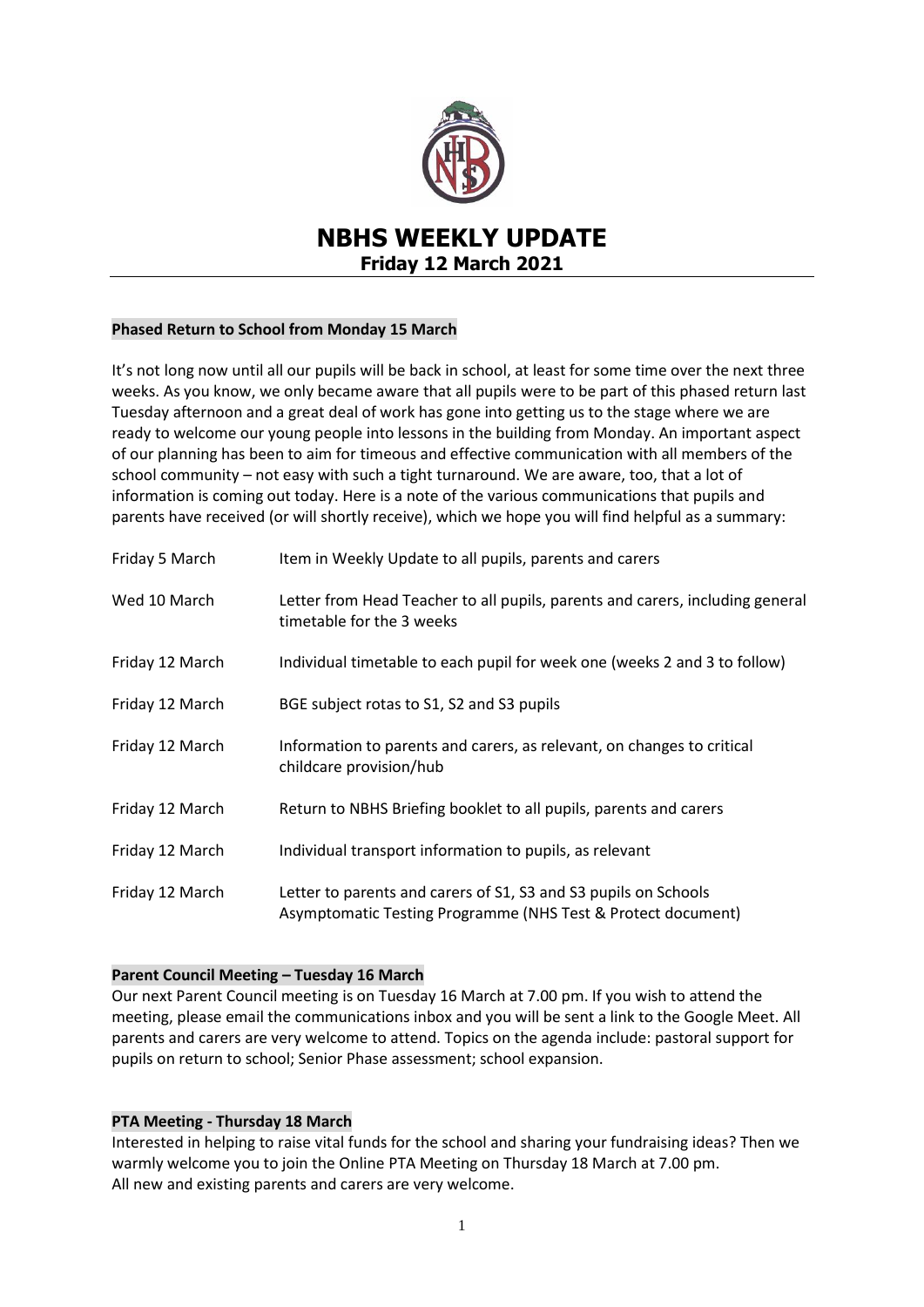The meeting will be held using Google Meet so if you'd like to attend, please email us in advance at [ptanbhs@gmail.com](mailto:ptanbhs@gmail.com) and we will send you a link to join the meeting. We look forward to seeing you!

## **Emotional Wellbeing**

We understand that many young people may be feeling anxious at this time. We want to reassure our pupils that we are really looking forward to seeing them in person and continuing to support them with any worries they may have. To further help our young people, ELC Mental Health Youth Workers have published a COVID-19 tab [\(https://sites.google.com/edubuzz.org/mhwb-information](https://sites.google.com/edubuzz.org/mhwb-information-point/covid-19)[point/covid-19\)](https://sites.google.com/edubuzz.org/mhwb-information-point/covid-19). There is 12+ section which has links for:

- The NHS's "It's ok to worry about going back to school after a lockdown" resource pack for teens
- Self-care advice
- A video with steps for managing feelings of uncertainty

The website is really useful and has some super tips and advice. Please do encourage anyone who is feeling worried or anxious to have a look. We will also make sure that pupils are aware of this resource when they return next week.

## **SQA National Qualifications – Information for Learners**

In response to feedback from learners, SQA has created a booklet with what they need to know for National 5, Higher and Advanced Higher in 2021. It is available on the SQA website now and will be posted to learners next week.

What you need to know for 2021 - [National 5, Higher and Advanced Higher -](https://www.sqa.org.uk/sqa/97062.html?utm_source=parentemail&utm_medium=email&utm_campaign=nq2021learner&utm_content=learnerbooklet&mkt_tok=NTA1LVlCSC0zMDAAAAF7wRiuHrWSyKVO3cyqo2aJvQ7aS7APxLe5Bj0BHHZBoo1didIuneYSWqt3mLjI6fqdmlEJgPIy1GMsiWrv4QyC0mYGiSQfzgTsvUmePnS4) SQA

## **Message from East Lothian Council - LFD Test kits being used by family members and others**

The School Asymptomatic Testing Programme is aimed at school staff and secondary pupils only. The tests will be handed to these participants and **should not be used for anyone else**. Family members should NOT use these kits and they must not be shared with anyone.

There are separate arrangements in place for asymptomatic Community testing in East Lothian. Two mobile Covid-19 asymptomatic testing units are currently operating to help identify positive cases in people who have no symptoms and break chains of transmission. Almost 1 in 3 people who have Covid-19 don't have any of the usual symptoms but are potentially passing the virus on to loved ones, friends and others in the community.

he units, which are being provided by the Scottish Government and staffed by the Scottish Ambulance Service, are currently operating in **Prestonpans, Tranent, Port Seton and Whitecraig.** These locations have been identified on a targeted basis in co-operation with public health colleagues, using the most up-to-date data looking at virus prevalence. Appointments should be made in advance b[y booking a test online](https://self-referral.test-for-coronavirus.service.gov.uk/antigen/essential-worker) or alternatively telephoning 0300 303 2713. Appointments should be booked before attending and are only for people without symptoms.

East Lothian Council is developing further arrangements for asymptomatic community testing for rollout in the weeks ahead and the dedicated page on our website will be kept updated with information on the locations/dates/times: <https://www.eastlothian.gov.uk/testing>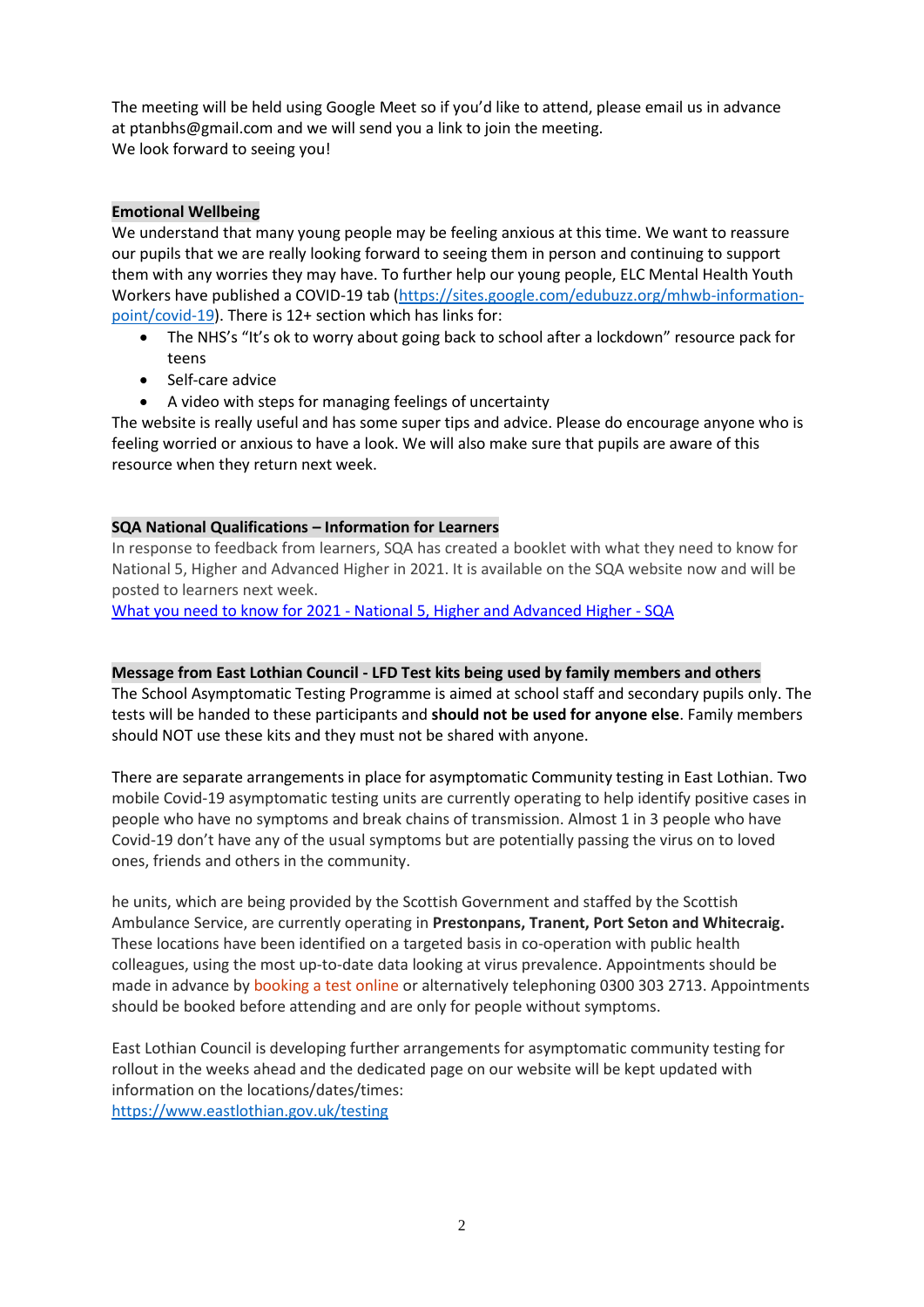## **Future Asset – DYW Sessions**

We are very excited to invite you to join us at our four live workshops in March with DYW Live, in partnership with Education Scotland and E-Sgoil. After introducing investment and why it matters to us all, professionals from investment firms in Scotland will give talks on three sectors: Oil, Healthcare and Fast Fashion. We'll look at the pros and cons, and some issues in each of these sectors, and then give students the opportunity to raise points, ask questions, consider the facts and ultimately vote on whether they would advise investing in that area or not.

This is a great opportunity for students to engage directly with professionals and discuss issues around the economy, sustainability, ethics and business. They will see how these issues interact and how making decisions is never as straightforward as they may think!

- 18 March, 1pm: Healthy Finances? Scientific research and new technology are rapidly changing how we deliver healthcare and treat disease. Pfizer, Astra Zeneca and Moderna are companies in the news with COVID 19 vaccines, but do they or other Healthcare firms make a good investment? With Lauran Halpin, Edinburgh Partners
- 25 March , 1pm: Outmoded: Is investing in Fast Fashion sustainable? Boohoo and ASOS are in the news, making a profit from inexpensive clothes. But is fast fashion really sustainable both environmentally and as a business model? With Carolyn Bell, Aegon Asset Management

Interested? Email Mrs Fox – [hfox@edubuzz.org](mailto:hfox@edubuzz.org)

You need to be able to access your Glow account to take part. Check you can access it (you received an email from Mr Frew in June with your log in details), if not let Mrs Fox know.

## **Performing Arts**

Free Arts Events for 14-19 year olds starting this weekend. Try your hand at creative writing, DJing, Hip Hop, Performance or Visual Art.

<https://www.edubuzz.org/careers/2021/03/11/impact-arts-march-events/>



North Berwick High School Performing Arts Faculty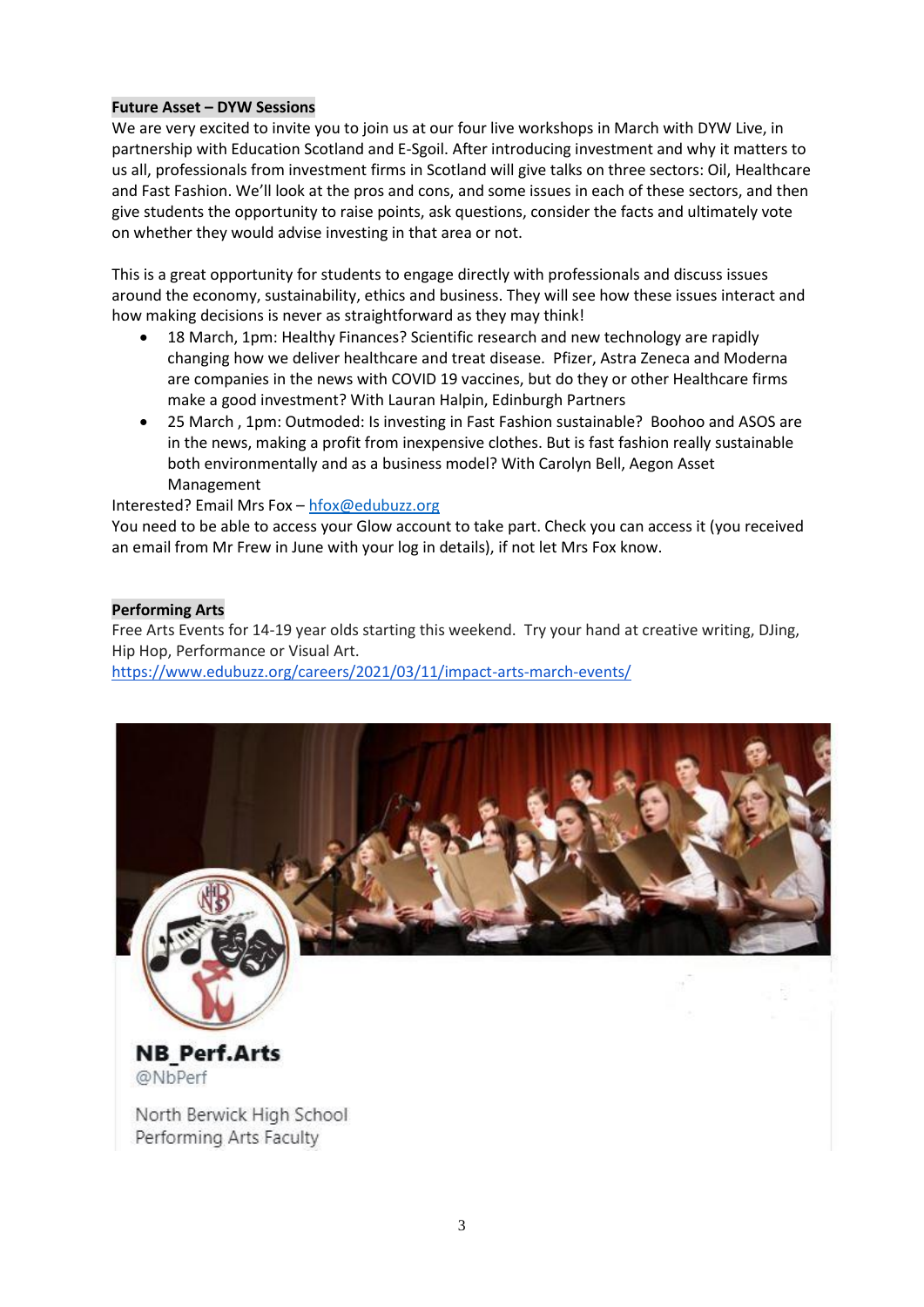## **Careers**

Mick Burns Careers Adviser Email: [mick.burns@sds.co.uk](https://mail.elcschool.org.uk/owa/redir.aspx?C=fbGa3DGVrsUoQB2CnJP23eXwMGzxu7J1CtarT6dTOwkq_NlpJujXCA..&URL=mailto%3amick.burns%40sds.co.uk) Mobile: 07887 831454 Twitter: MickBurns2

## **NHS Modern Apprentice: Business and Administration**

[https://www.edubuzz.org/careers/2021/03/11/nhs-modern-apprentice-business-and](https://www.edubuzz.org/careers/2021/03/11/nhs-modern-apprentice-business-and-administration/)[administration/](https://www.edubuzz.org/careers/2021/03/11/nhs-modern-apprentice-business-and-administration/)

**Closing date 18 March 2021**

#### **Impact Arts for 14 to 19 year olds** <https://www.edubuzz.org/careers/2021/03/11/impact-arts-march-events/>

## **Careers in Investment presentations from Future Asset**

<https://www.edubuzz.org/careers/2021/03/09/future-asset-careers-insight-videos/>

## **M & G Modern Apprenticeships**

Current Modern Apprenticeships with M&G Includes: Business Analyst, Software Tester, Client Experience, Software Engineer <https://www.edubuzz.org/careers/2021/03/09/modern-apprenticeships-with-mg/>

## **NHS Careers - Healthcare Scientists**

To celebrate Healthcare Science Week 2021, we're talking to healthcare scientists across NHSScotland. Healthcare scientists are vital to the NHS, assisting with 80% of all clinical diagnoses. **<https://www.edubuzz.org/careers/2021/03/10/nhs-careers-healthcare-scientists/> Scottish Government Modern Apprenticeship**

<https://www.edubuzz.org/careers/2021/03/10/scottish-government-modern-apprenticeship-9/> **GRAHAM – TRAINEE QUANTITY SURVEYOR [\(BUILDING\)](https://www.edubuzz.org/careers/2021/03/09/graham-trainee-quantity-surveyor-building/)**

**[HTTPS://WWW.EDUBUZZ.ORG/CAREERS/2021/03/09/GRAHAM-TRAINEE-QUANTITY-SURVEYOR-](https://www.edubuzz.org/careers/2021/03/09/graham-trainee-quantity-surveyor-building/)[BUILDING/](https://www.edubuzz.org/careers/2021/03/09/graham-trainee-quantity-surveyor-building/)**

Edinburgh College courses are now taking applications

I have delivered a preparation for college talk on 20 January and you can view thi[s here](https://www.edubuzz.org/careers/2017/12/06/applying-for-college-2018/) I have posted several vacancies recently at edubuzz.org/careers so please visit if you are considering employment, apprenticeships or training.

Another useful site if you are looking for local vacancies is edubuzz.org/midandeastvacancies as well as **[www.apprenticeship.scot](http://www.apprenticeship.scot/)**

We have put together a short presentation in The Apprenticeship Family [here](https://www.edubuzz.org/careers/2021/01/21/apprenticeship-family/) that you may find useful, particularly at subject choice time.

**St James Quarter Recruitment Event:**

<https://www.edubuzz.org/careers/2021/03/02/st-james-quarter-recruitment-event/>

**Law virtual work experience opportunity:**

<https://www.edubuzz.org/careers/2021/02/25/s4-6-law-work-experience/>

**S4 Medic Insight event**

<https://www.edubuzz.org/careers/2021/03/03/medic-insight-event/>

Richardson & Starling Apprenticeship Programme 2021

**JOINERS | TECHNICIANS | PLASTERERS**

[https://www.edubuzz.org/careers/2021/02/23/richardson-starling-apprenticeship-programme-](https://www.edubuzz.org/careers/2021/02/23/richardson-starling-apprenticeship-programme-2021/)[2021/](https://www.edubuzz.org/careers/2021/02/23/richardson-starling-apprenticeship-programme-2021/)